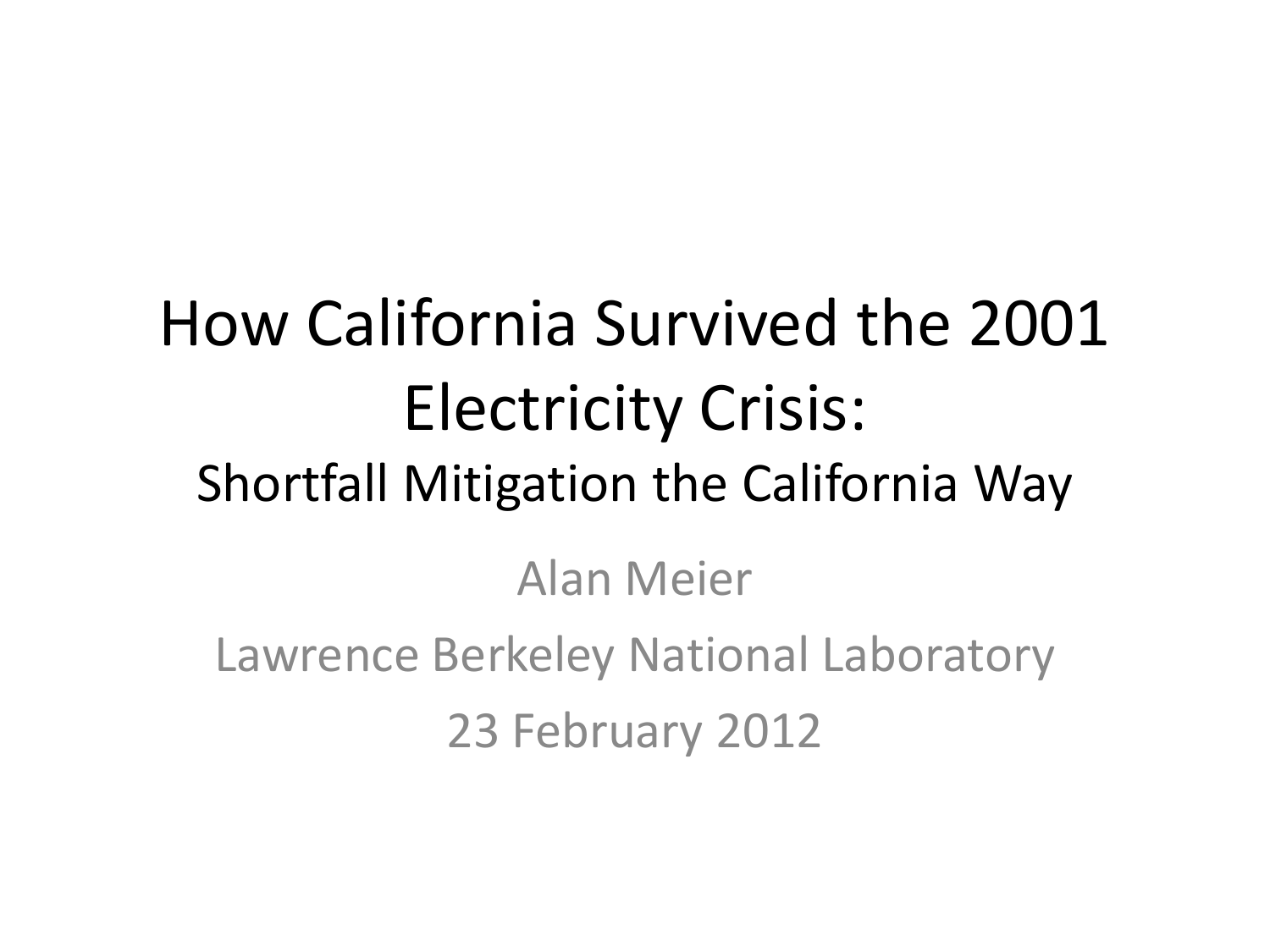### Per-Capita Electricity Use, California vs the Other 49 States



The electricity use per person in California has not grown in 40 years!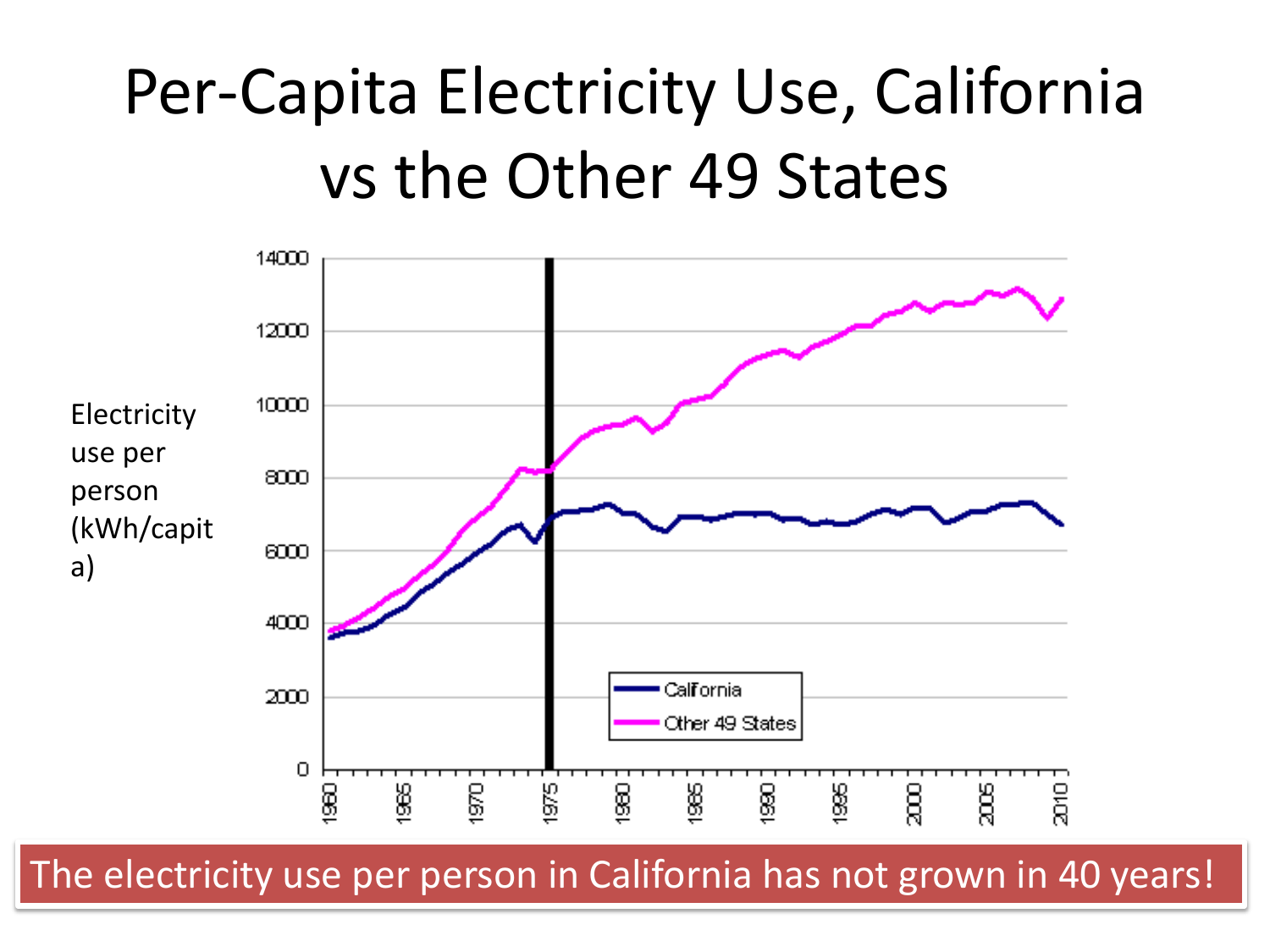# Many Causes for California Crisis

- Increased natural gas prices, reduced supply for power plants
- Market manipulation by major suppliers (Enron and others)
- Reduced hydroelectric supplies
- Increased electrical demand in neighboring states
- No new capacity added in California
- Other restrictions by federal agencies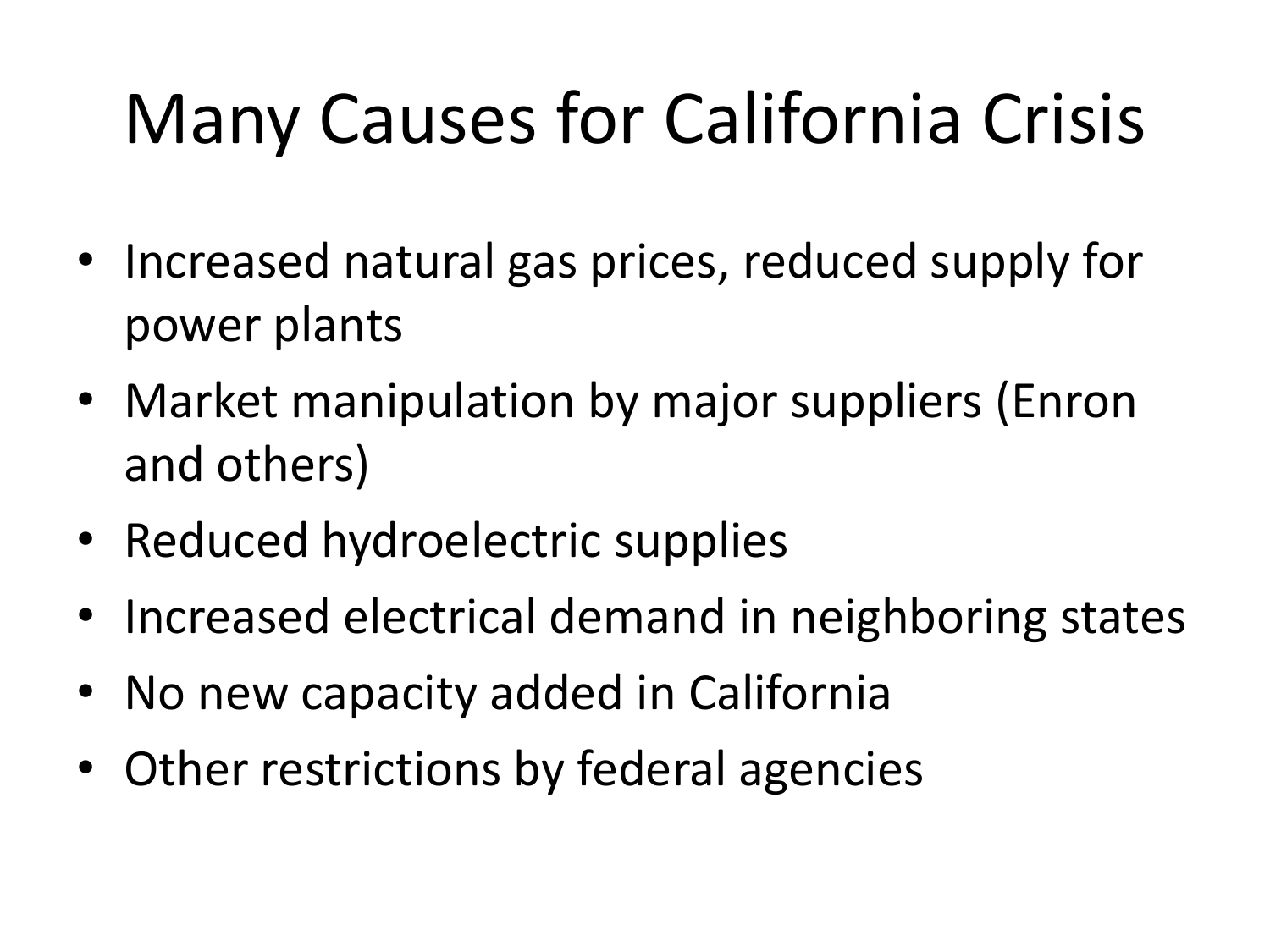## People Blamed the Governor

- They also blamed the utilities, the regulatory authorities, Enron, and the federal government
- Blackouts, higher prices first appeared in 2000 in southern California
- Shortages appeared in nonpeak periods due to market manipulation
- Was this problem caused by increased demand or decreased supply?

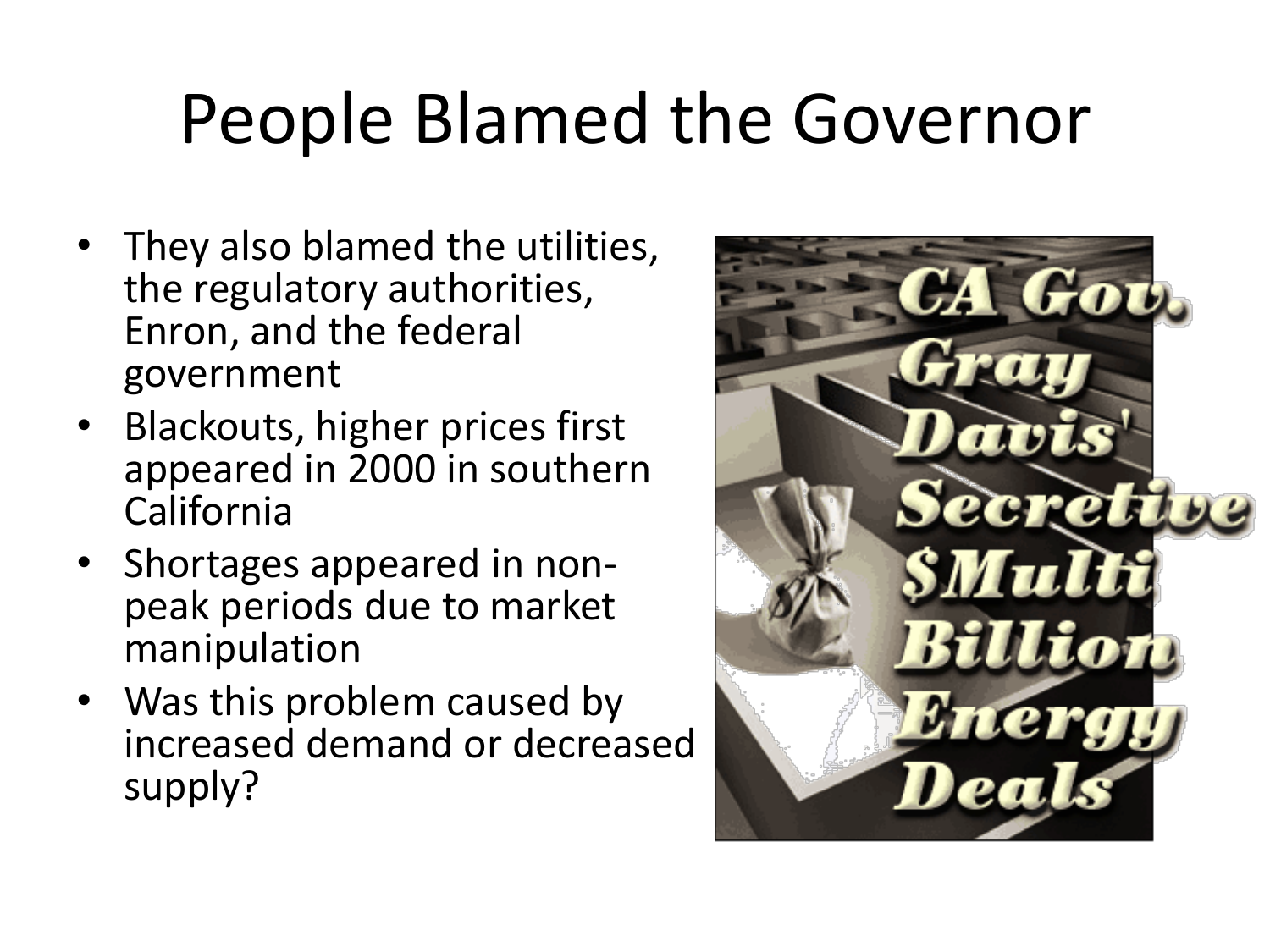### A Blackout Shown in Real-Time from currentenergy.lbl.gov

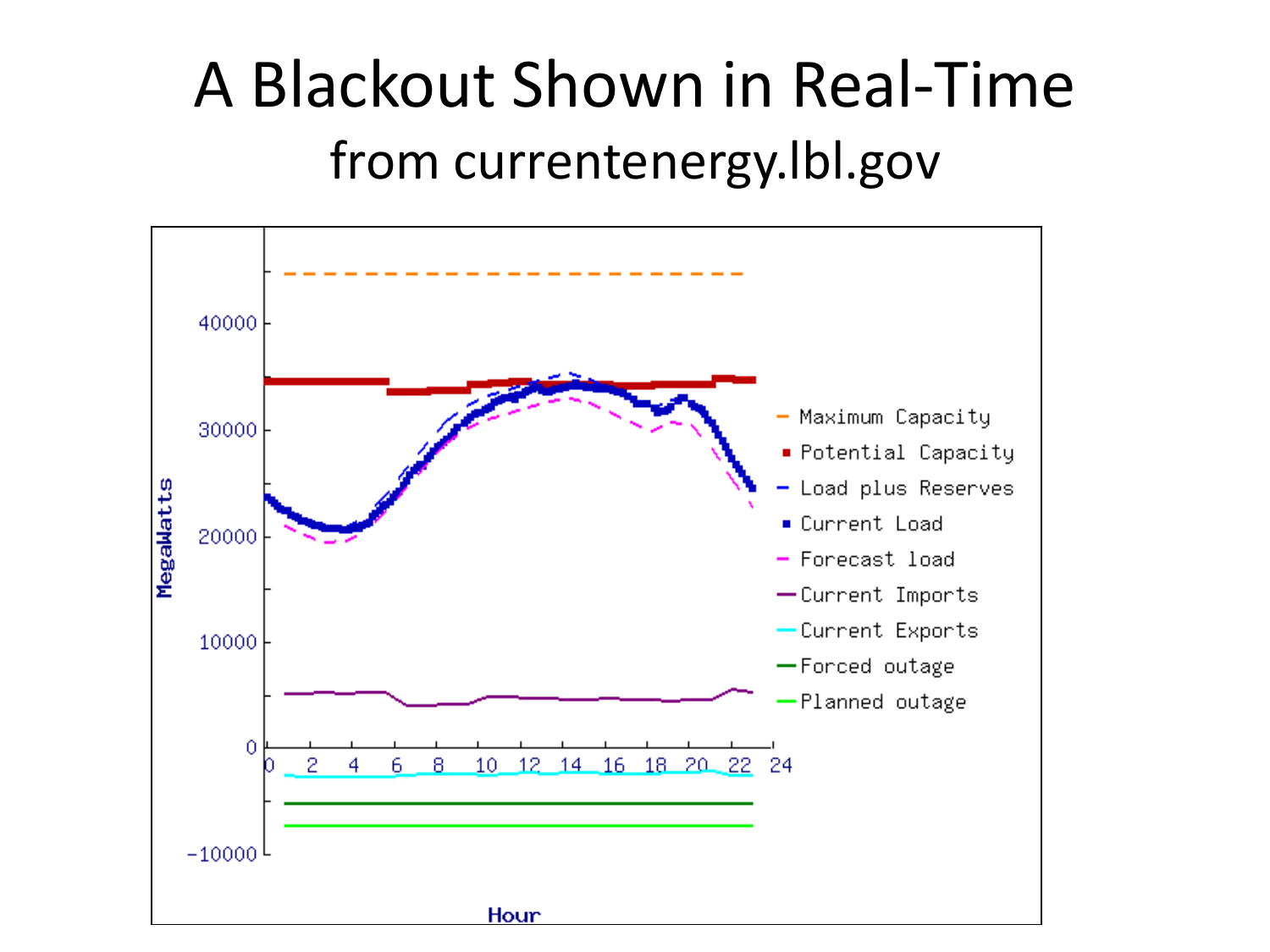# Actions Taken to Reduce Demand

- Huge media campaign on TV, newspapers, radio
	- Switch off lights
	- Raise summer time temperatures in offices and homes
	- Switch off consumer electronics
- Statewide: "Flex your Power" education campaign
	- Explain to consumer the need to save peak power
	- Recommend specific conservation measures
- Rebates for electricity savings compared to previous year "20/20 program"
- Additional rebates for purchase of efficient lights & appliances
- Currentenergy site

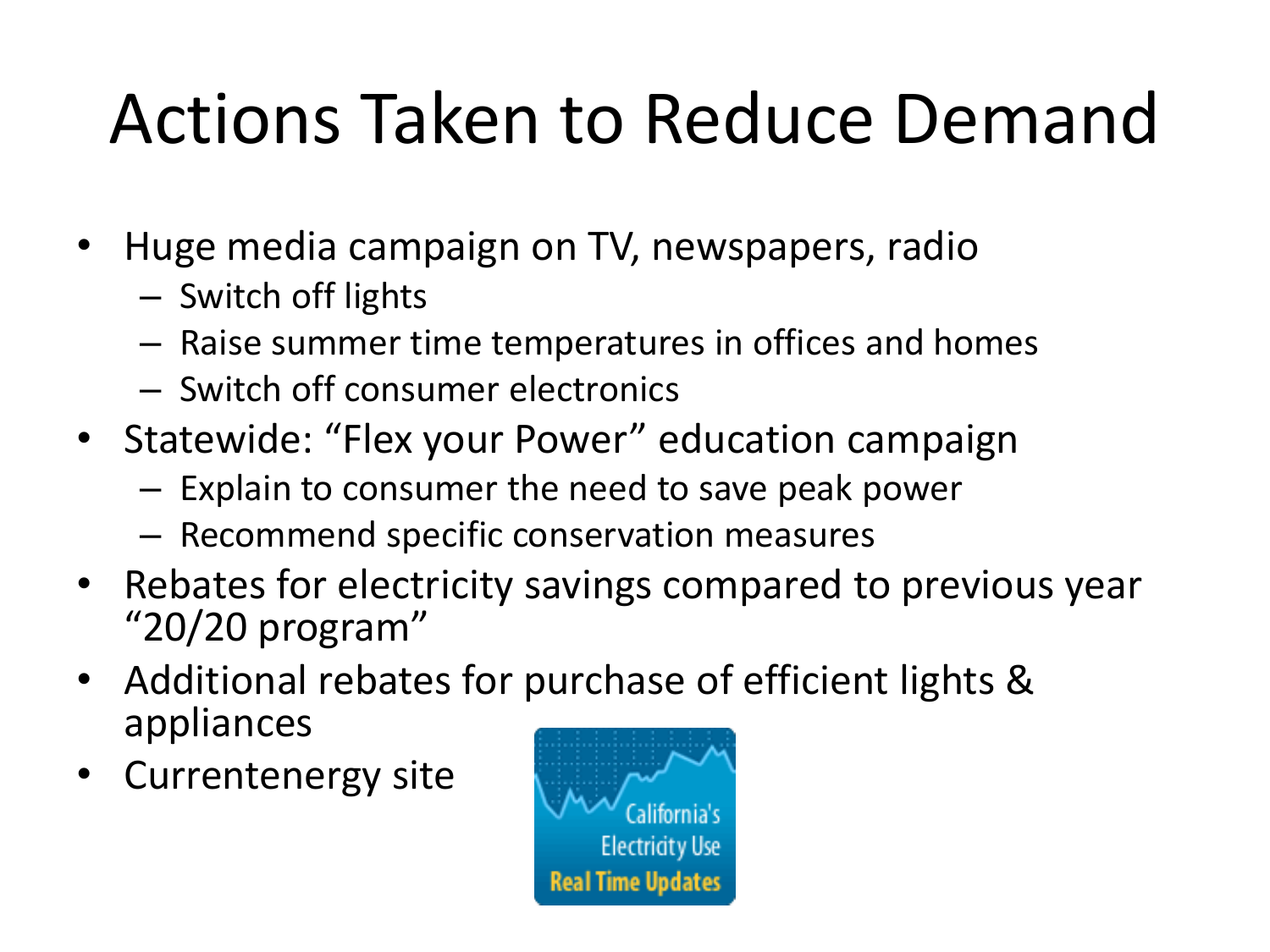#### Customer Load Reductions Rescued CA during 2001 Crisis



- 7% reduction in annual electricity sales; 10% average reduction in summer monthly peak demand
- Exact savings are difficult to estimate because weather and economic activity were different in the two years.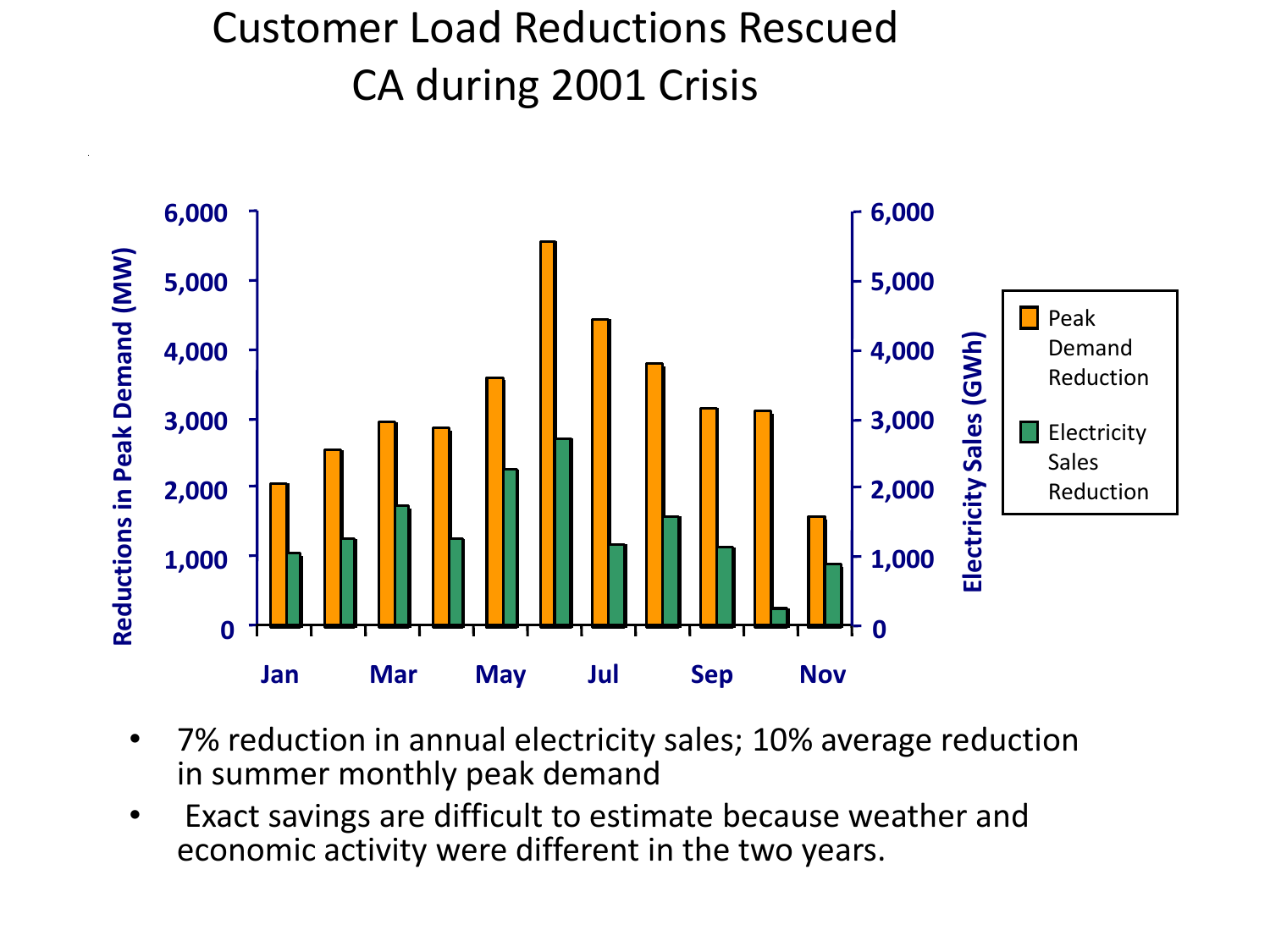#### Customer Load Reductions Rescued California during 2001 Crisis

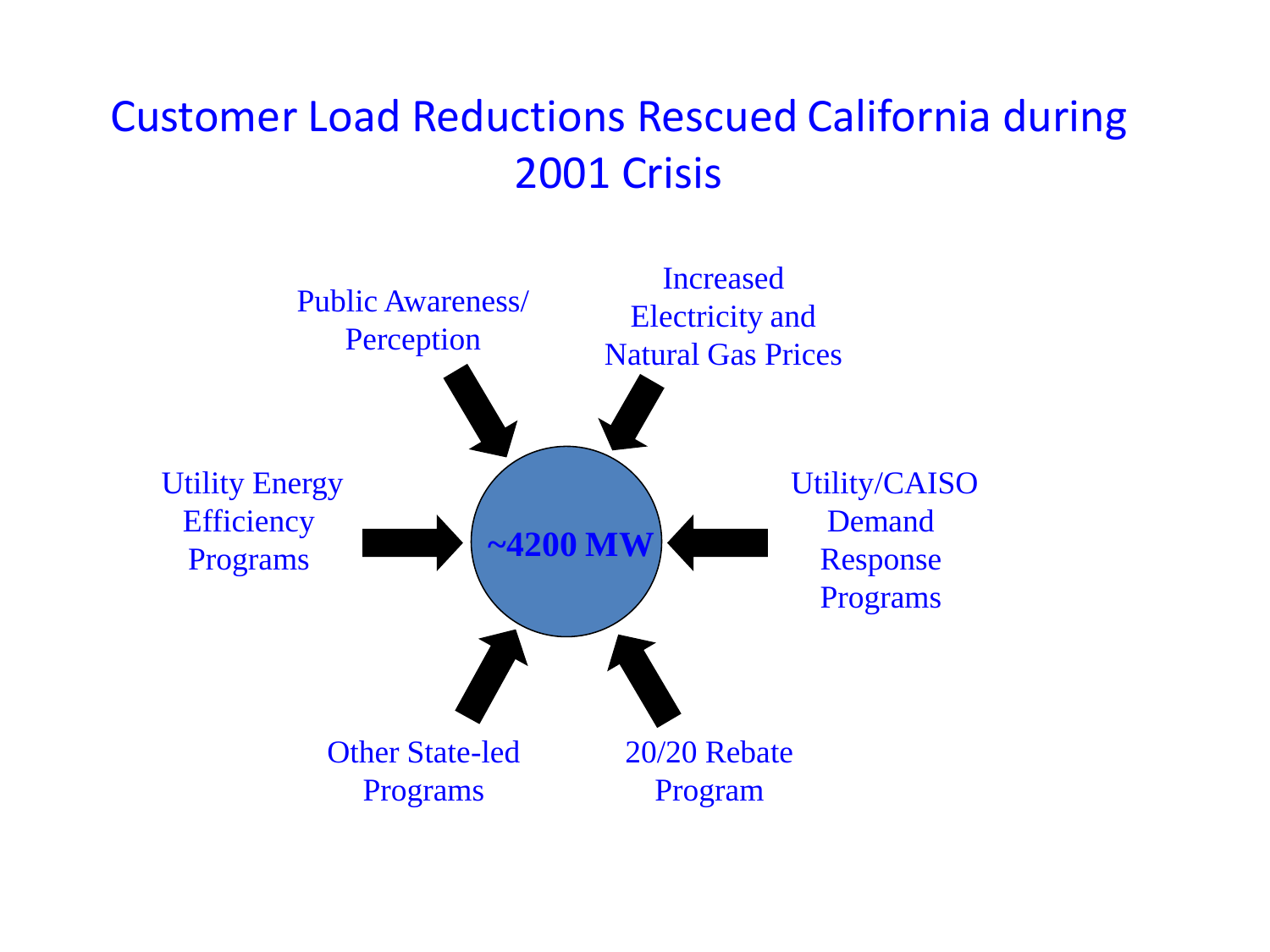# Results

- Electricity use fell  $\sim$  7% but peak fell  $\sim$ 10%
- No blackouts!
	- Demand reductions avoided 10- 50 days of blackouts
- Economy was not seriously damaged
- Conservation continued after the crisis (~7% savings)
- The governor was replaced in a special election (very unusual)
- California's budget surplus vanished
- The major utilities went bankrupt
- Enron leaders went to jail
- De-regulation was reversed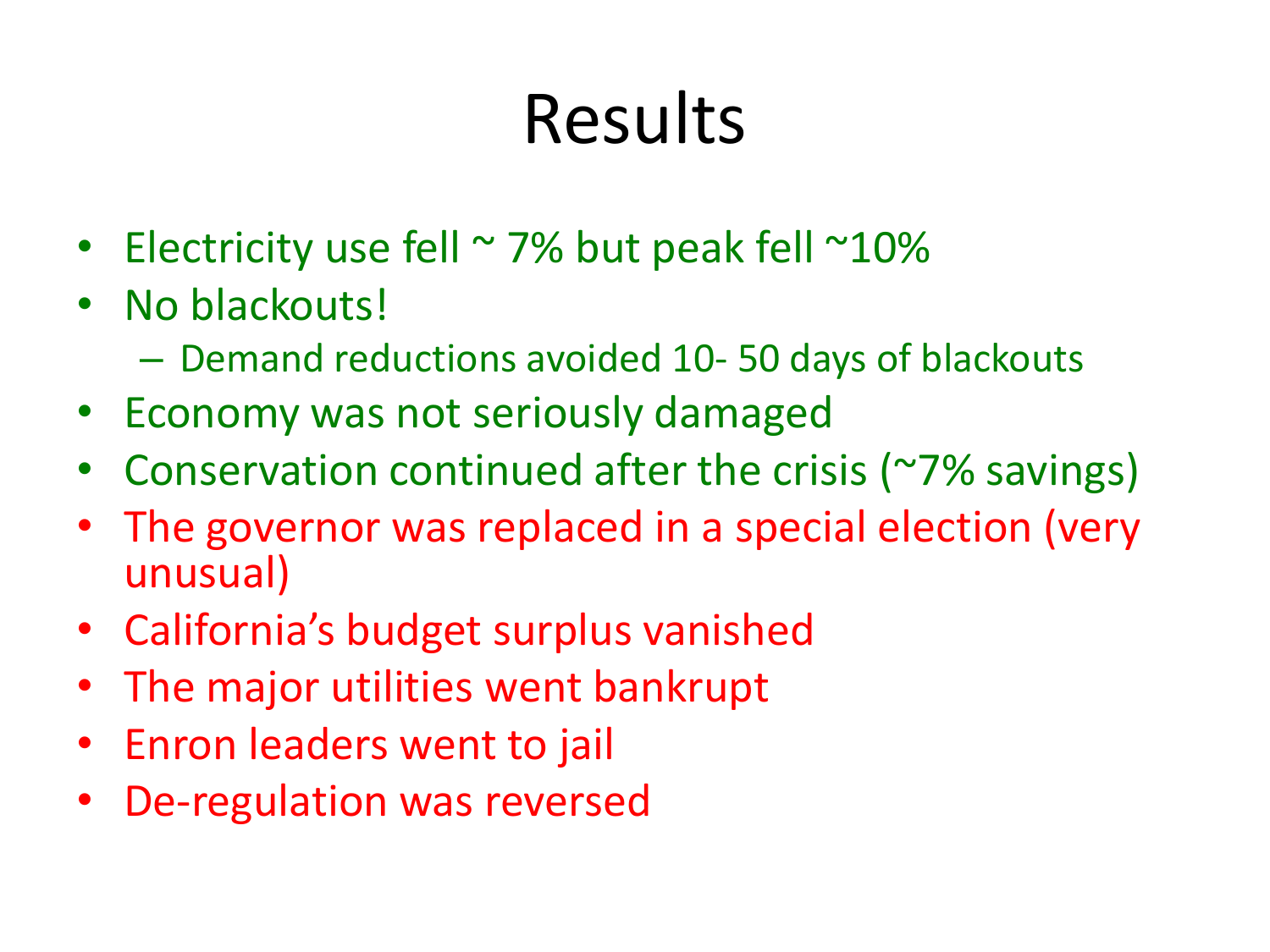### End

#### akmeier @lbl.gov